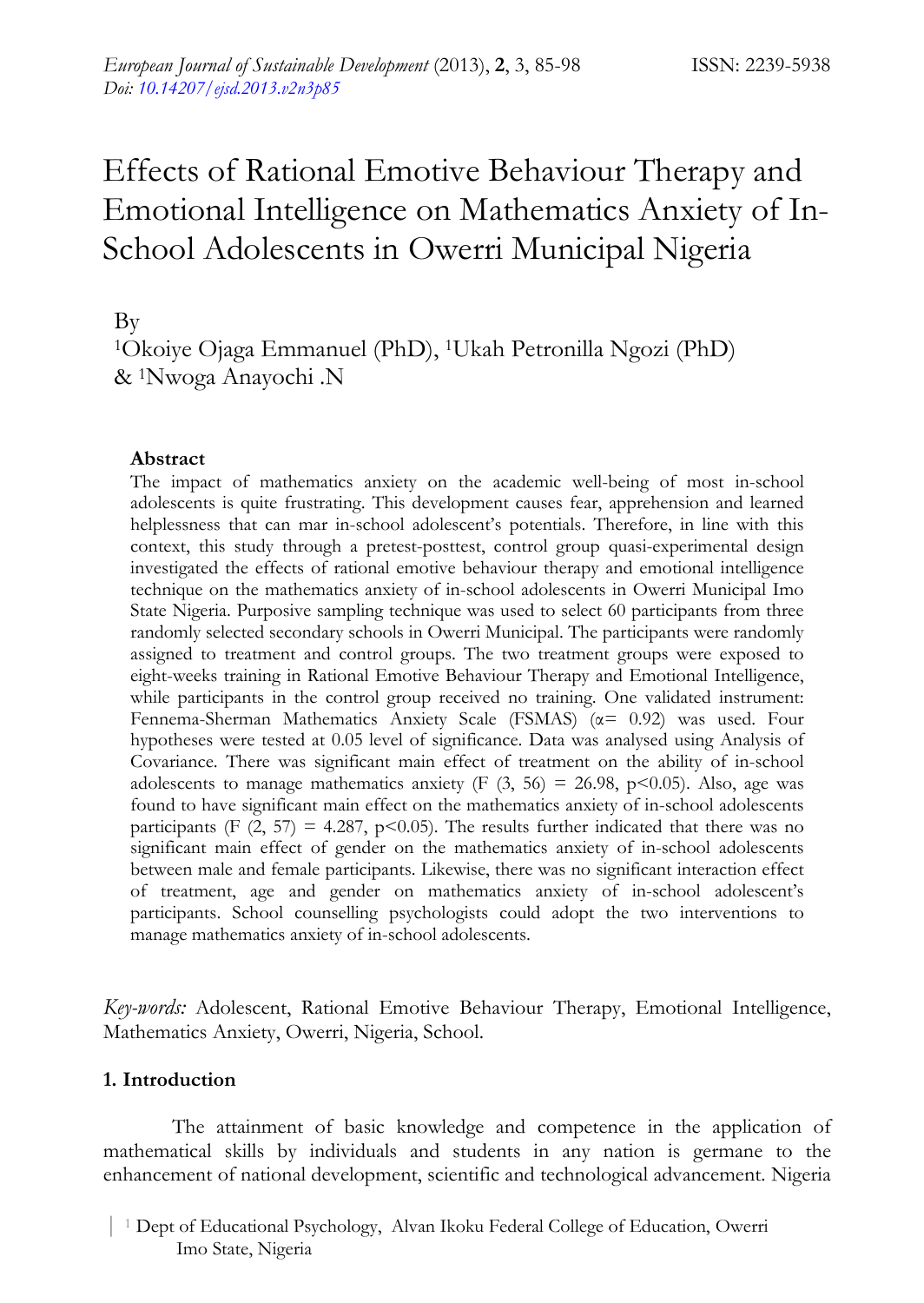is not an exception in this context. However, the expended effort in the teaching of mathematics at the senior secondary school level as a buffer to the attainment of mathematics competence appears to be a mirage as many students experience apprehension and fear when dealing with numerical information (Okoiye & Falaye, 2011). Thus, despite its importance and applications in everyday life, mathematics is often considered a difficult subject.

Research has demonstrated that many students have learning difficulties and show poor performance in mathematics. One of the attributed reasons is the anxiety that an individual may have towards mathematics. In support of this assertion is Okoiye and Falaye (2011) report of the fact that mathematics anxiety seems like a benign problem to some people, but it can be potentially serious when it leads to high levels of distress and academic failure in otherwise capable students. They further posit that mathematics anxiety serves as stress, tension and strain that interfere with the proper functioning of an individual's body and mind considering the fact that it is accompanied by feeling of helplessness because the anxious person feels blocked and unable to find a solution to his problem. This implies that some Nigerian secondary school students due to mathematics anxiety could experience strain and stress that might impair their cognitive and intellectual ability when it comes to seeking solution to mathematical task.

This basically characterize the academic challenges faced by senior secondary school students in the present day Nigeria contemporary society as revealed by their consistent abysmal performance in mathematics subject in WAEC and NECO from 2008-2012, presented as thus; in 2008, only 13.76 per cent of 1,369,142 had credit pass in Mathematics; In 2009 NECO/GCE examinations, only 1.8 per cent of 236, 613 that sat for the examinations across 1,708 centers had credit pass Mathematics. In the same year, candidates who sat for SSCE did not do better. Out of 1,373,009 candidates, only 25.99 per cent had credit pass in Mathematics. Also out of 1,184,907 candidates that sat for May/June 2009 NECO, only 10.68 per cent had credit pass in Mathematics. Also, in June/July 2010 Secondary School Certificate Examination conducted by NECO, 24 per cent failed Mathematics. In NECO June/July 2011 SSCE school-based examination, less than 25 per cent of the 1,160,561 candidates had credit pass in Mathematics across the country. 2011 Nov/Dec (GCE) NECO results recorded a mere 11.3 per cent credit pass in Mathematics. Furthermore, only 38.81 per cent of 1,695,878million candidates that sat for the May/June 2012 West African Senior School Certificate Examination (WASSCE), obtained credit pass in Mathematics (ADESULU, 2012). This trend calls for concern among stakeholders and the need for prompt intervention to remedy the situation, which is the focus of this study.

Mathematics anxiety is a phenomenon that is often considered when examining students' problems in mathematics considering the fact that Mathematics anxiety is clearly an impediment to mathematics achievement (Ashcraft & Ridley, 2005; National Mathematics Advisory Panel, 2008). Many students who suffer from mathematics anxiety have little confidence in their ability to do mathematics and tend to take the minimum numbers of required mathematics task, which has greatly limited their career choice options (Garry 2005). Thus, across a number of studies, individuals high in mathematics anxiety have been shown to perform more poorly than their low mathematics anxious peers on a range of numerical and mathematical tasks, from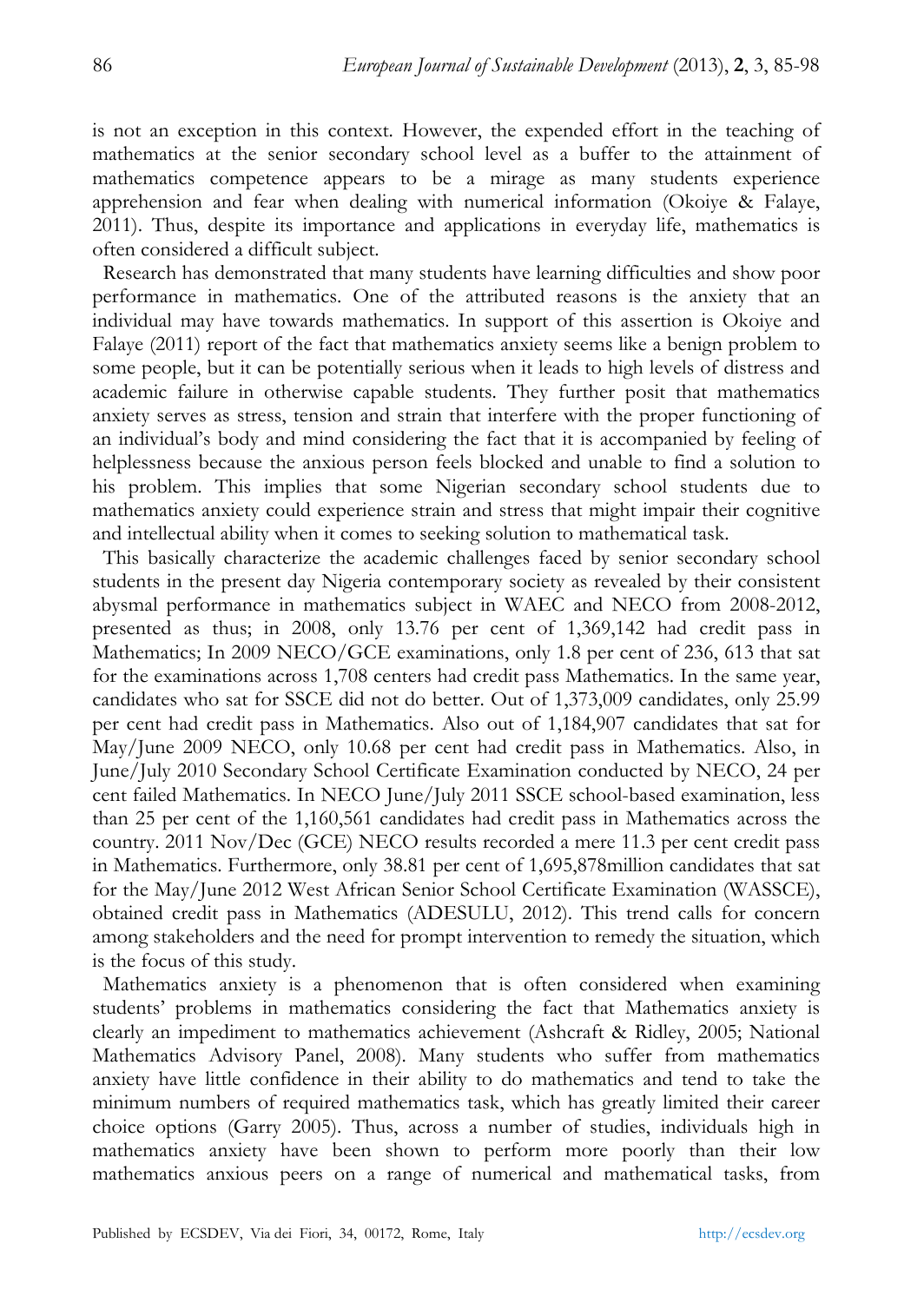counting objects and comparing numbers (Maloney, Ansari, & Fugelsang, 2011; Maloney, Risko, Ansari, & Fugelsang, 2010) to more complex arithmetic problems involving carrying. Beilock, Gunderson, Ramirez and Levine (2010) found that not only do young children experience mathematics anxiety, but this anxiety is associated with poor performance in mathematics. This is an indication of the fact that mathematics anxiety is a psychological dimension of learning that is important for educators to identify.

According to Arem (2009) mathematics anxiety is an emotional, mental and physical act related to the mathematical thinking and problem-solving process and resulting from uncomfortable past experiences related to mathematics. Feelings and experiences like this will further affect a student's ability to learn mathematics. Based on the study, students who have experienced disappointment in their mathematical abilities will have difficulty believing in their abilities in the future. Arem (2009) further contend that the contributing factors to mathematics anxiety are bitter experiences in mathematics, social pressure and the expectation to achieve outstanding results, the desire to excel, myths about the study of mathematics, societal gender stereotypes and negative self-talk. These factors give rise to feelings of deep shame for the student experiencing mathematics anxiety in the classroom setting. Furthermore, Arem (2009) reports that students with mathematics anxiety will often appear preoccupied with something else to avoid meeting face-to-face with their teachers. They are afraid to look up in class and quickly panic when their names are called. They are also afraid to raise their hands and when the teacher is waiting for an answer from them, they become even more afraid (Effandi, Normalizam, Nur & Ayu, 2012).

The findings of Franklin (2006) reveal that children at approximately nine years of age do not show consistent gender difference in relation to mathematics skills. However, in 17 out of the 20 countries examined, 13 year old boys tended to score higher than girls. Moreover, mathematics is often labelled as a masculine ability; as a result, girls often have low confidence in their mathematics capabilities. These gender stereotypes can reinforce low confidence in girls and can cause mathematics anxiety as research has shown that performance on standardized mathematics tests is affected by one's confidence (Dar-Nimrod & Heine, 2006). As a result, educators have been trying to abolish this stereotype by fostering confidence in mathematics in all students in order to avoid mathematics anxiety.

Likewise, Beilock, Rydell, and McConnell (2007) suggest that the sex difference is the result of the social stereotype that women are not good at mathematics. In terms of ability, females appear more likely to score at least as well as males in mathematic. However it seems females tend to have higher anxiety levels and to have a mastery approach to mathematics (wanting to learn to understand, rather than to show high performance) (Kenney-Benson, Pomerantz, Ryan & Patrick, 2006). Males, however, are more likely to believe themselves to be good at mathematics (Bartholomew, 2000). Gender can impact on the quantity and quality of interactions experienced by students in whole class discussions, with males generally are at an advantage (Black, 2004), thereby encouraging positive mathematical identities in males and not females.

Rational emotive behaviour therapy ('REBT') views human beings as 'responsibly hedonistic' in the sense that they strive to remain alive and to achieve some degree of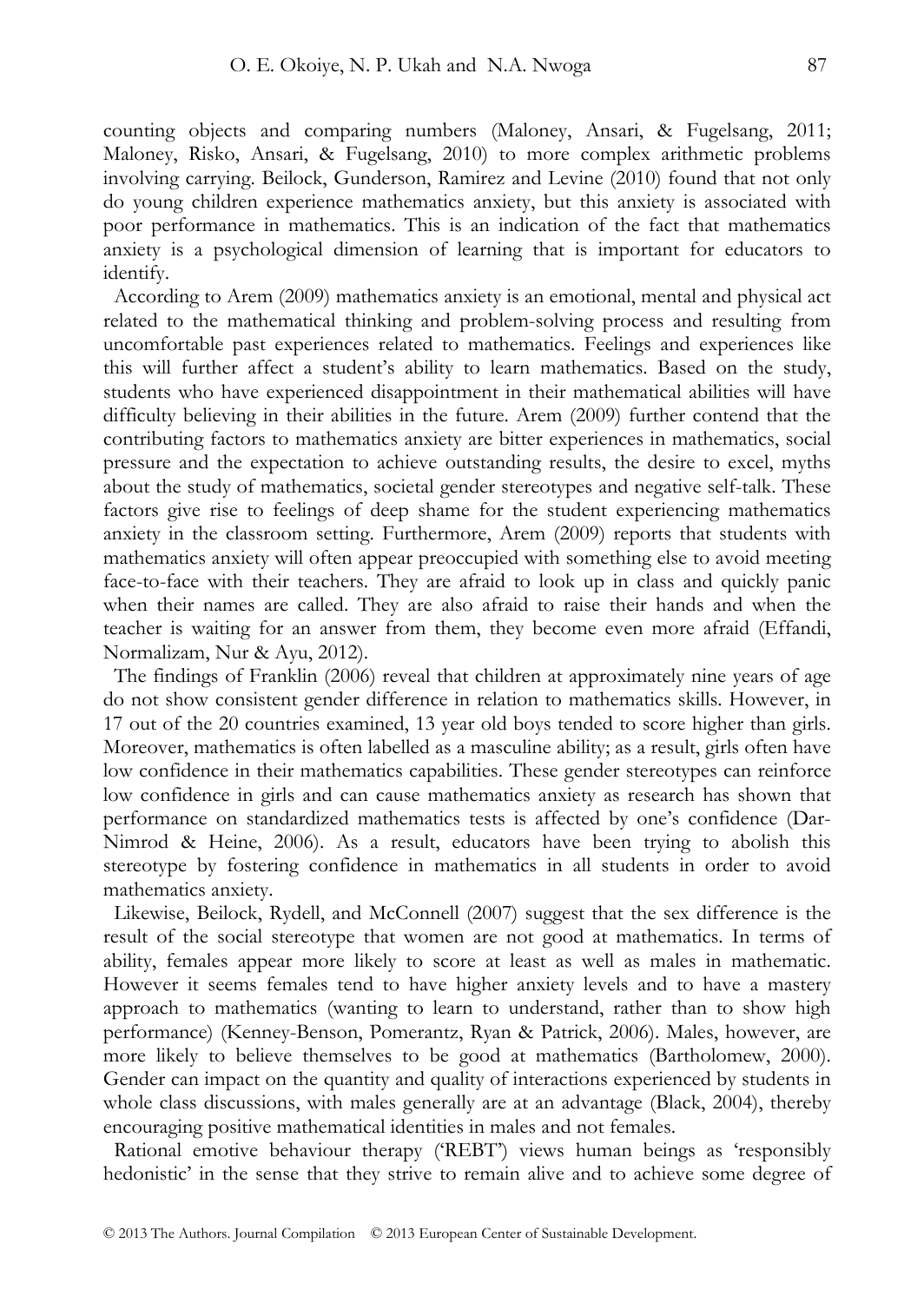happiness. However, it also holds that humans are prone to adopting irrational beliefs and behaviours which stand on their way of achieving their goals and purposes. Often, these irrational attitudes or philosophies take the form of extreme or dogmatic 'musts', 'shoulds', or 'oughts'; they contrast with rational and flexible desires, wishes, preferences and wants. The presence of extreme philosophies can make all the difference between healthy negative emotions (such as sadness or regret or concern) and unhealthy negative emotions (such as depression or guilt or anxiety) (Mulhauser, 2011).

REBT theory mainly focuses on how irrational thoughts affect people to the extent of causing detrimental effects and how these thoughts act as barriers to a happy selffulfilling life, (Dryden, 2003). Usually, the irrational thoughts held by a person are often congruent with their behaviour as can be reflected in the person's attitude which also has the cognitive, affective and behavioural components similar to those of REBT theory. For example, Cognitive: I am unable to do Mathematics, affective: I feel bad just by thinking about Mathematics, Behavioural: the person puts in minimal effort towards Mathematics and as a result, they fail the subject (Corey, 2005). This implies that a negative attitude towards Mathematics could make students fail Mathematics until the day they decide to change their attitude. However, the therapeutic goal of REBT is to help clients develop a more positive outlook and the maintenance of positive cognitions by restructuring the irrational thoughts and beliefs they hold, (Corey, 2005).

Also, according to Fabio (2005) workshop interventions improve Emotional Intelligence (EI) competencies such as self-confidence conflict management, communication, and conscientiousness. EI training also affects stress management. One study incorporating EI into stress management programmes reveals that "those frontline operational police officers who were able to understand and manage their emotions report lower levels of stress and were, according to their reported lifestyles, at less risk of suffering from anxiety and stress in the future. These results were evident across the sample with no real differences evident regarding the age, gender, rank or length of service of the officers involved (Chapman & Clarke 2001). In other studies, EI awareness training appears to reduce officer burnout (Donna, 2003). Also, Okoiye (2011) report that emotional intelligence is increasingly relevant to organizational development and developing people, because the EI principles provide a new way to understand and assess people's behaviours, management styles, attitudes, interpersonal skills, and potential. Emotional intelligence is an important consideration in human management and development. Emotional intelligence links strongly to multiple intelligence theory which illustrates and measures the range of capabilities people possess, and the fact that everybody has a value.

Kumar and Rooprai (2009) contended that over the last decade emotional intelligence (EI) has drawn significant interest from academics and HR practitioners throughout the world. The development of emotional intelligence skills is important because it is an area that is generally overlooked when skills development programmes are designed. And yet research shows that emotions, properly managed, can drive competence, creativity and innovation. For instance, in the field of education, Brackett and Katulak (2007) in a study of EQ and its relation to student achievement among 200 eleventh and twelfth grade American students in Texas found that EI skills were significantly predictory of academic achievement. Also, in the field of psychology, Pishghadam (2007) examined the impact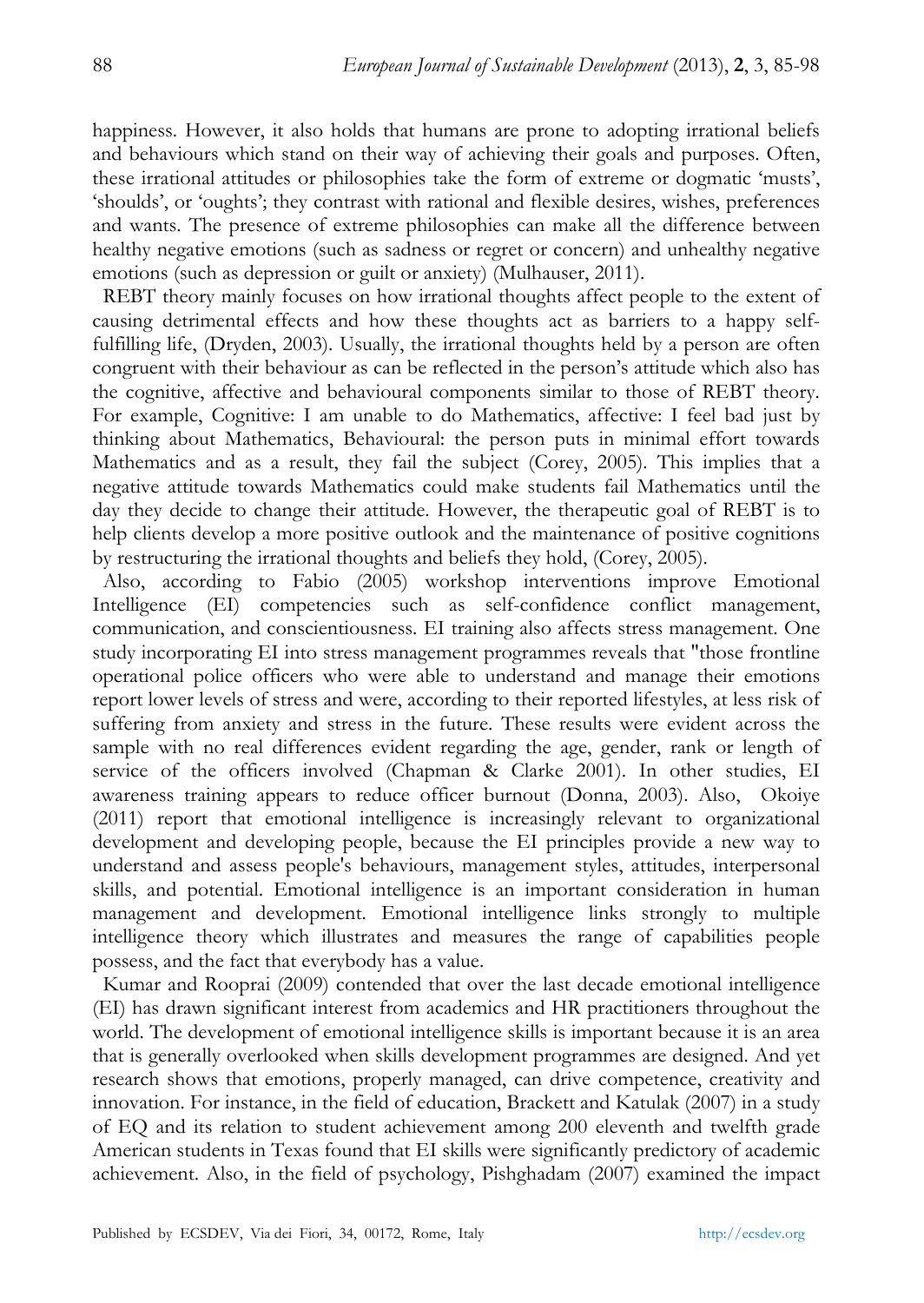of emotional intelligence on mental health and academic success in a sample of 220 Iranian university students in Isfahan. They reported that EQ was negatively correlated with psychological stress and positively with academic success.

## **2. Statement of the Problem**

Mathematics anxiety is a barrier to the attainment of mathematic competence. Mathematics anxious and poorly motivated in-school adolescents perform poorly in a given task. These might be as a result of them having low academic self-efficacy, low self-esteem and expressed helplessness. These more often than not, have some implications not only on the well-being of in-school adolescents, but also on significant others and society. Mathematics anxious in-school adolescents are ill motivated to achieve academically. They believe that they have less control over their academic outcomes and have higher mathematics anxiety. Thus, they are not motivated to perform the tasks needed for academic success including use of efficient study methods. Hence, in-school adolescents expressing mathematics anxiety in Nigeria are often overwhelmed by the feelings of inadequacy and distress when they are faced with the new demands of their studies and once they lose confidence in their abilities, it becomes easy for them to give up. This is reflected in the falling standard of performance of in-school adolescents in their mathematics examinations in Nigeria as observed in the consistent poor performance in NECO and WASEC.

## **2.1. Theoretical Framework for the Study**

This study is anchored on the theory of reason action (Fishbein & Ajzen, 1975) considering the fact that the theory of reasoned action is a model for the prediction of behavioural intention and predictions of attitude. Therefore, the precept of this theory can be used to access and analysis the behavioural intensions and attitudinal dispositions of mathematics anxiety secondary school students. The theory project the fact that behavioural intention measures a person's relative strength of intention to perform behaviour. This implies that if students experiencing mathematics anxiety are expose to psychological intervention training programmes that would enable them overcome their anxiety, they could be enthusiastic about it benefit. Therefore, as expressed in the assumption of the theory of reason action, a person's behaviour is determined by his/her intention to perform the behaviour and that this intention is, in turn, a function of his/her attitude toward the behaviour and his/her subjective norm. Thus, the best predictor of behaviour is intention. Consequently, since it is the intention of every senior secondary school student to attain mathematic competence and academic success in this subject area, this theory is germane in the application of cognitive restructuring and emotional intelligence technique in managing the mathematics anxiety of senior secondary school students.

## **2.2. Research Hypotheses**

In this study the following hypotheses were tested at 0.05 level of significance:

1. There is no significant main effect of treatment on the mathematics anxiety of in-school adolescents.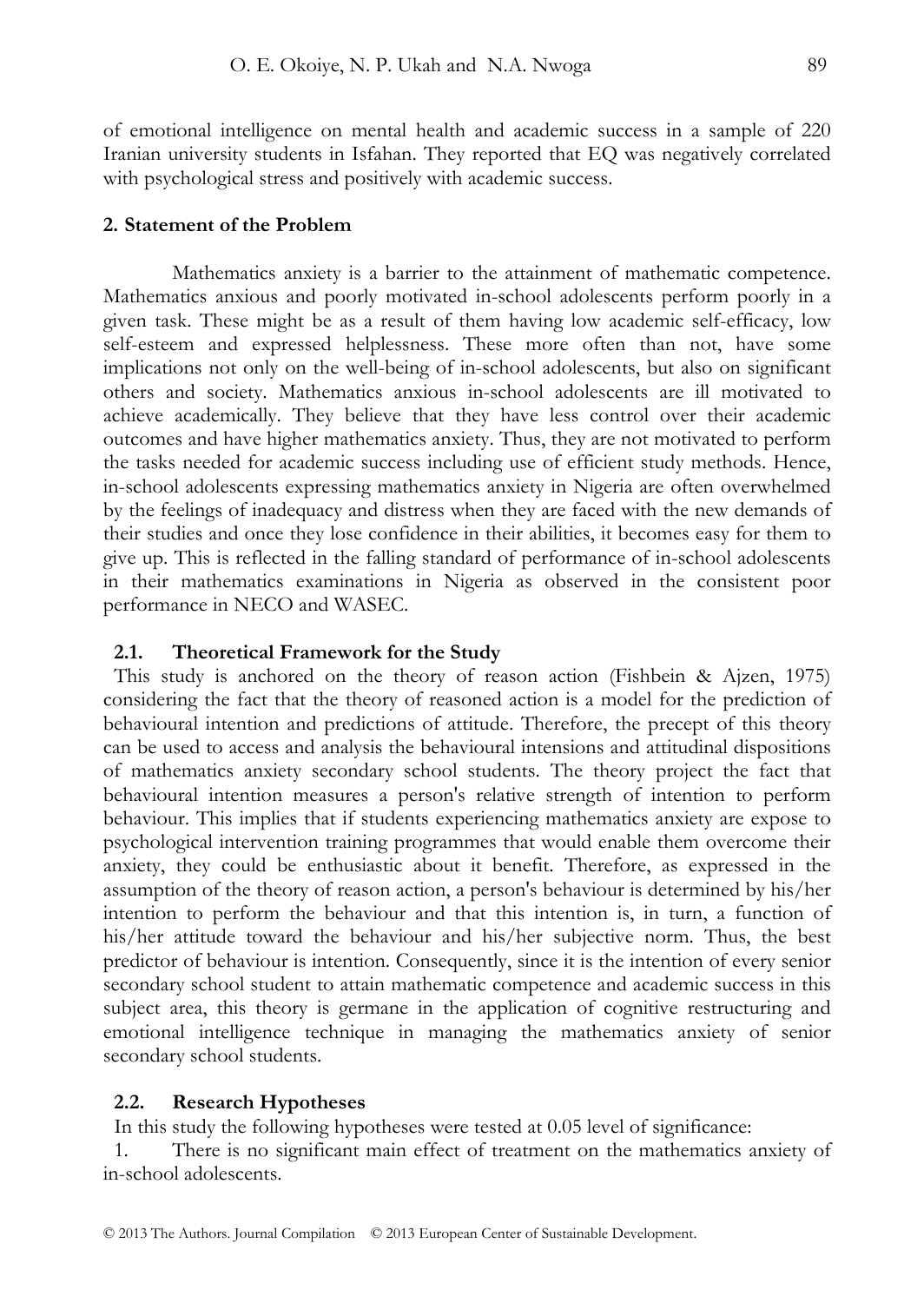2. There is no significant main effect of gender on the mathematics anxiety of inschool adolescents.

3. There is no significant main effect of age on the mathematics anxiety of inschool adolescents.

4. There is no significant interaction effect of treatment, gender and age on the mathematics anxiety of in-school adolescents.

# **3. Methodology**

## **3.1. Research Design**

 The study adopted a pre-test, post-test control group quasi experimental design with 3x2x2 factorial matrix. The design is made of three rows representing the two treatment techniques, rational emotive behaviour therapy and emotional intelligence techniques and the Control Group (non-treatment group). There is also a column denoting gender (male and female) participants and age (younger and older) as shown in table 1

**Table.1** A 3x2X2 Factorial Matrix Design to manage mathematics anxiety among inschool Adolescents **Treatment GENDER**

| Male                                   |                                           |                                         | Female                                    |                                          |            |  |
|----------------------------------------|-------------------------------------------|-----------------------------------------|-------------------------------------------|------------------------------------------|------------|--|
| A1 REBT                                | Younger<br>14-15<br>years<br>A1 $B1C1n=5$ | Older<br>16-17<br>years<br>A1 $B1C2n=8$ | Younger<br>14-15<br>years<br>A1 $B2C1n=3$ | Older<br>$16-17$<br>years<br>$A1B2C2n=4$ | Tota<br>20 |  |
| A2<br>Emotional                        | A2 B1C1 $n=4$                             | A2 B1C2n=5                              | A2 $B2C1n=4$                              | A2 $B2C2n=7$                             | 20         |  |
| intelligence<br>Control<br>A3<br>Group | A3 B <sub>1</sub> C <sub>1n</sub> = $6$   | A3 B1C2n= $5$                           | A3 B2C1 $n=5$                             | A3B2 $C2n=4$                             | 20         |  |
| Total                                  | 15                                        | 18                                      | 12                                        | 15                                       | 60         |  |

# **3.2. Population**

The population for this study consists of all senior secondary school students in Owerri Municipal.

## **3.2.1. Sample and Sampling Techniques**

The sample for the study comprised of sixty senior students (male and female) experiencing academic failure in mathematics as expressed in their mathematics performance of below 25% in two terms examinations 1st and 2nd terms in their cognitive cumulative record folder. Participants were purposively selected based on their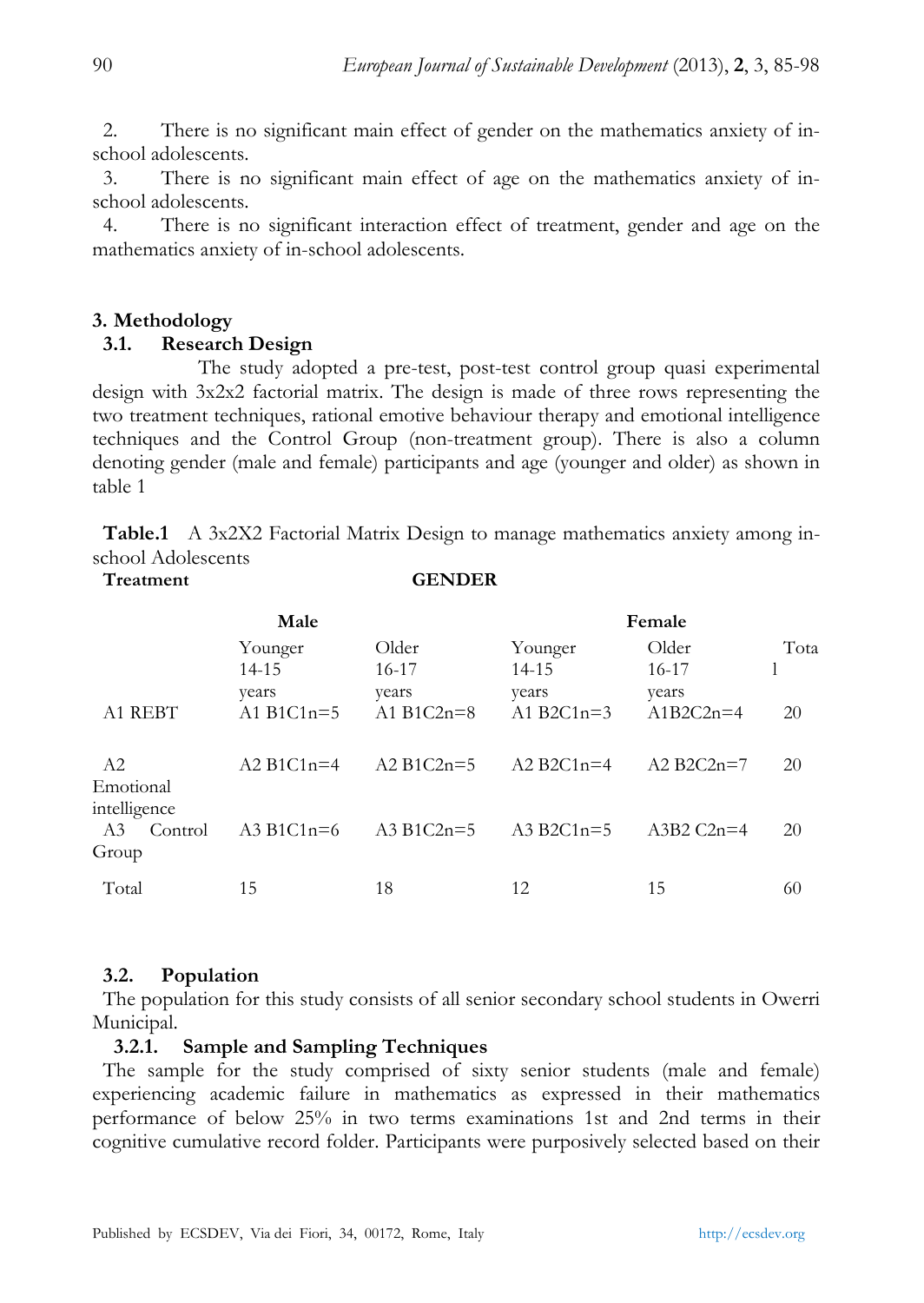performance of below 25% in Mathematics from three randomly selected co-educational public secondary schools in Owerri Municipal Imo State, Nigeria.

## **3.2.2. Instrument**

The Fennema-Sherman Mathematics Attitudes Scale (FSMAS) translated by Zakaria and Nordin (2008) was used to assess student's level of anxiety in mathematics. This questionnaire has 12 items, consisting of 7 positive statements and 5 negative statements. The five-point Likert scale was used to measure the students' anxiety levels, with a "1"representing "strongly disagree" and a "5"representing "strongly agree," The coefficient of reliability of the instrument is 0.92. This instrument has been used by Effandi, Normalizam, Nur and Ayu (2012) in their study of mathematics anxiety and achievement among secondary school students in Malaysia.

## **3.2.3. Procedure**

 The researchers got permission to carry out this research from the principals of the sampled secondary schools used for the study. Preliminary visits were made to the three secondary schools. And through this visits, the researchers informed the class teachers of the purpose of the study and liaised with them to get the needed information from the student's cognitive cumulative record folder as to facilitate effectively the process of purposive sampling of mathematics anxiety students who consistently scored below 25% in Mathematics in 1st and 2nd terms examinations for the purpose of the study. Similarly, the initial visit to the schools was used as a pilot study. The three schools were selected using the simple random sampling technique. Two of these schools were used as the treatment groups while one served as the control group. The treatment groups received eight weeks training while the control groups received no training. The groups were subjected to pre-treatment and post treatment sessions. The training was conducted during the participant's extra-curricular activities period. The study was completed within a school term so as to avoid time lag effects on the study.

# **3.3. Control of Extraneous Variables**

In controlling extraneous variables that possibly could affect the results of the study, the study involved several stages of randomization of treatment to the experimental group. Also, the Rosenthal effect was controlled by keeping the control group busy with their usual daily school routine during the experimental sessions. Via this measure it is hoped that the contaminations which are beyond the reach of the design and other procedures of the research was taken care of by using ANCOVA statistical tool for analysis.

#### **3.4. Method of Data analysis**

ANCOVA (Analysis of Covariance) was used as the statistical tool for the study. Analysis of Covariance (ANCOVA) was used to compare the differential effectiveness of the treatments.

## **Summary of Treatment Package**

**Experimental Group One:** Rational Emotive Behaviour Therapy Session One: General orientation and administration of instrument to obtain pre-test scores. Introductory talk (readiness to learn)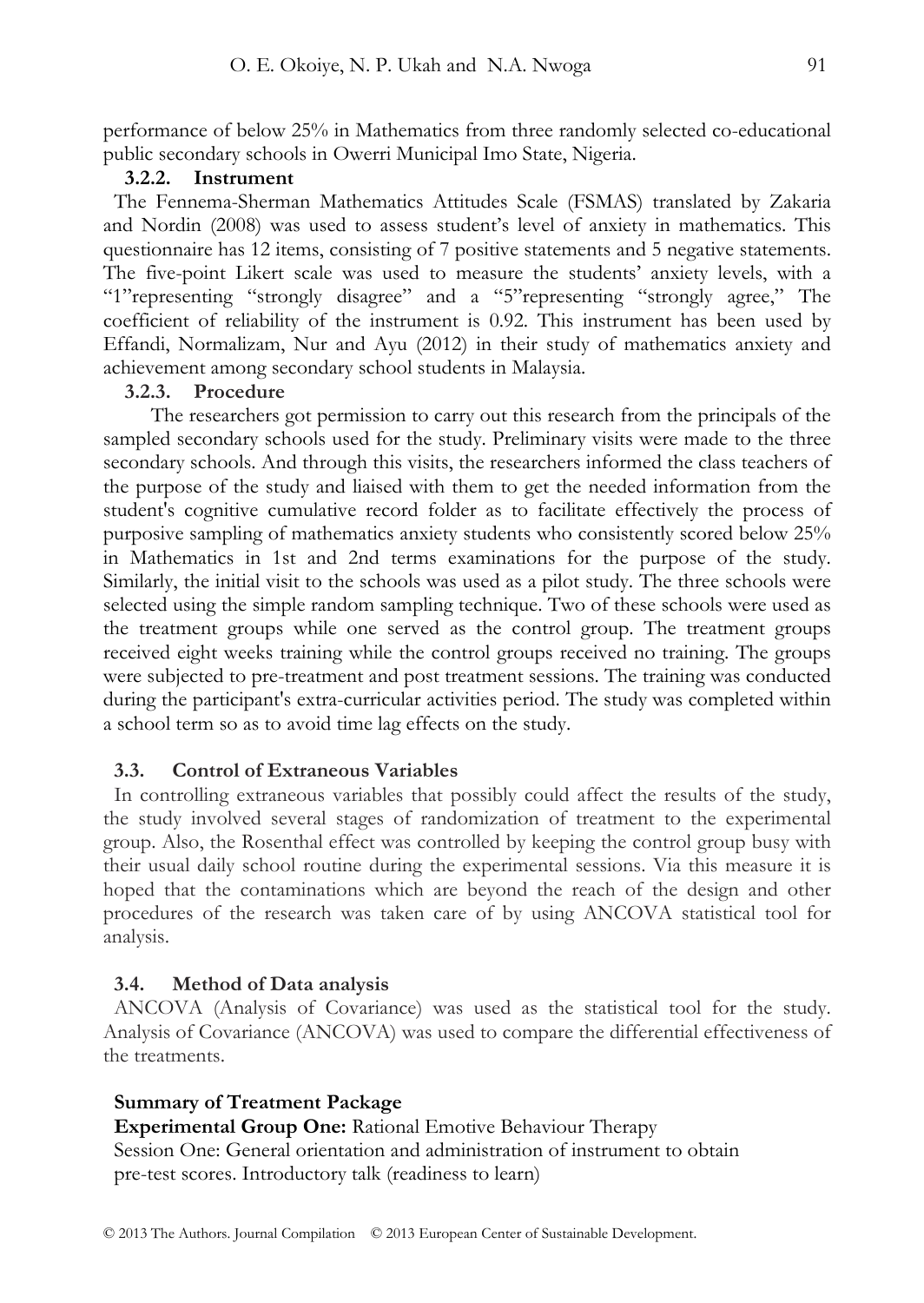Session Two: Identification of psychological distraction

Session Three: Identification of unrealistic beliefs

Session Four: Turning failure to success

Session Five: Change in study habit

Session Six: Behaviour modification

Session Seven: Self-Confidence

Session Eight: Revision of all activities in the previous session and administration of instrument for post treatment measures.

**Experimental Group Two:** Emotional intelligence technique

Session One: Orientation and Administration of Pre-test measures Introductory talk (Importance of Education).

Session Two: Need for academic focus

Session Three: How to overcome academic failure

Session Four: How to overcome mathematics anxiety

Session Five: Goal setting

Session Six: Good study habit

Session Seven: Behaviour modification

Session Eight: Revision of all activities in the previous session and administration of instrument for post treatment measures.

## **4. Results**

## **4.1. Hypothesis One**

There is no significant main effect of treatment on the mathematics anxiety of inschool adolescents.

To test this hypothesis, Analysis of Covariance (ANCOVA) was employed to analyse the post test scores of participants on mathematics anxiety using the pre-test scores as covariates to find out if post experimental differences were significant. The result obtained was tested at 0.05 significant levels as presented in tables 2 & 3

The result in table 2 showed that there was significant main effect of treatment in the pre-post mathematics anxiety scores of in-school adolescents in the experimental and control groups (F  $(3,56) = 26.98$ , P < .05). This means that there is a significant main effect of treatment in the mean posttest mathematics anxiety scores of participants exposed to treatment and the control group. This implies that in-school adolescents in the experimental groups benefited from the treatment package as they were able to improve on their ability to manage anxiety. Therefore, hypothesis 1 is rejected.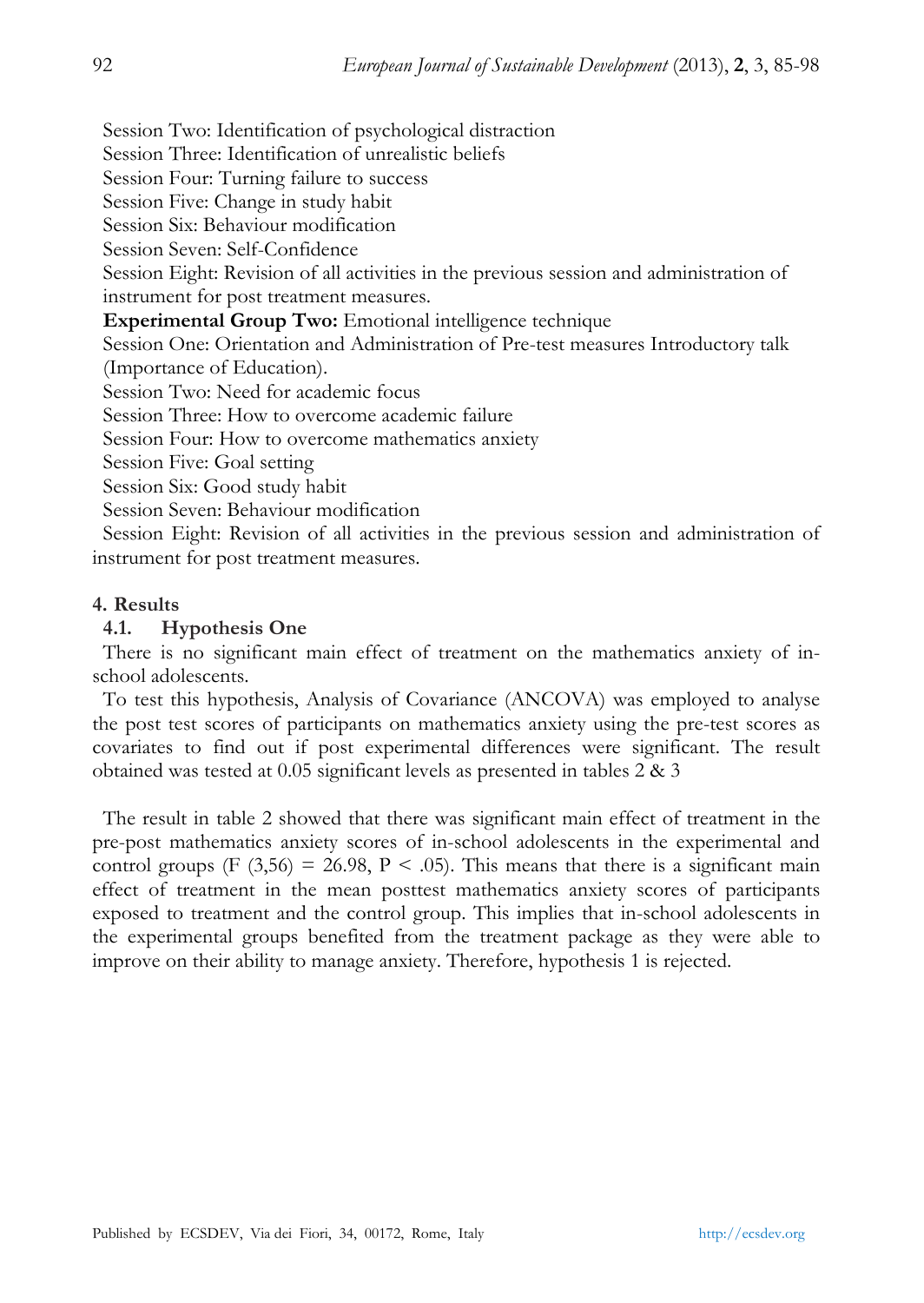| Table 2: Summary of Analysis of Covariance (ANCOVA) of pre-post test interactive        |
|-----------------------------------------------------------------------------------------|
| effects of mathematics anxiety scores of in-school adolescents in the Treatment Groups, |
| Rational Emotive Behaviour Therapy and Emotional Intelligence Technique                 |

| Source                                               | οf<br>Sum | DF             | Mean      | F      | Sig. |
|------------------------------------------------------|-----------|----------------|-----------|--------|------|
|                                                      | Squares   |                | Square    |        |      |
| Covariates                                           | 820.341   | 1              | 45.575    | 37.831 | .000 |
|                                                      |           |                |           |        |      |
| Main Effect:                                         | 3.041     | 1              | 3.041     | 2.524  | .120 |
| <b>Treatment Group</b>                               | 650.104   | $\overline{c}$ | 325.052   | 26.98  | .000 |
| Age                                                  | 10.328    | $\overline{2}$ | 5.164     | 4.287  | .020 |
| Gender                                               | 1.090E-02 | 1              | 1.090E-02 | .009   | .925 |
| 2-way Interactions:                                  |           |                |           |        |      |
| Treatment Group x Age                                | 3.757     | $\overline{4}$ | .939      | .780   | .545 |
| Treatment Group x Gender                             | .975      | 2              | .487      | .405   | .670 |
| Age x Gender                                         | 4.907     | $\overline{2}$ | 2.453     | 2.037  | .143 |
| 3-way Interactions:                                  |           |                |           |        |      |
| Treatment Group<br>Age<br>$\mathbf X$<br>$\mathbf x$ |           |                |           |        |      |
| Gender                                               | 5.171     | 4              | 1.293     | 1.073  | .382 |
| Error                                                | 49.392    | 41             | 1.205     |        |      |
| Total                                                | 869.733   | 59             |           |        |      |
|                                                      |           |                |           |        |      |

## **4.2. Hypothesis Two**

There is no significant main effect of age on the mathematics anxiety of senior secondary school students.

 Table 2 showed that there was significant main effect of age in the pre-post mathematics anxiety scores of in-school adolescents between young and old  $(F(2,57) =$ 4.287,  $P < .05$ ). This implies that based on the effect of the treatment, the older students expressed more confidence than the younger ones in their ability and capability to overcome their mathematics anxiety challenges Therefore the null hypothesis is rejected.

**Table 3:** Scheffe Post-Hoc Pairwise significant differences among young and old students.

|                            | Age   | Sig   |
|----------------------------|-------|-------|
| <b>Mathematics Anxiety</b> | Young | .000. |
|                            | Old   | .003  |

It is shown above that there were pair significant differences between the young and old.

# **4.3. Hypothesis Three**

There is no significant main effect of gender on the mathematics anxiety of in-school adolescents. Table 2 showed that there was no significant main effect of gender in the pre-post mathematics anxiety scores of in-school adolescents (F  $(2,57) = .009$ , P >.05).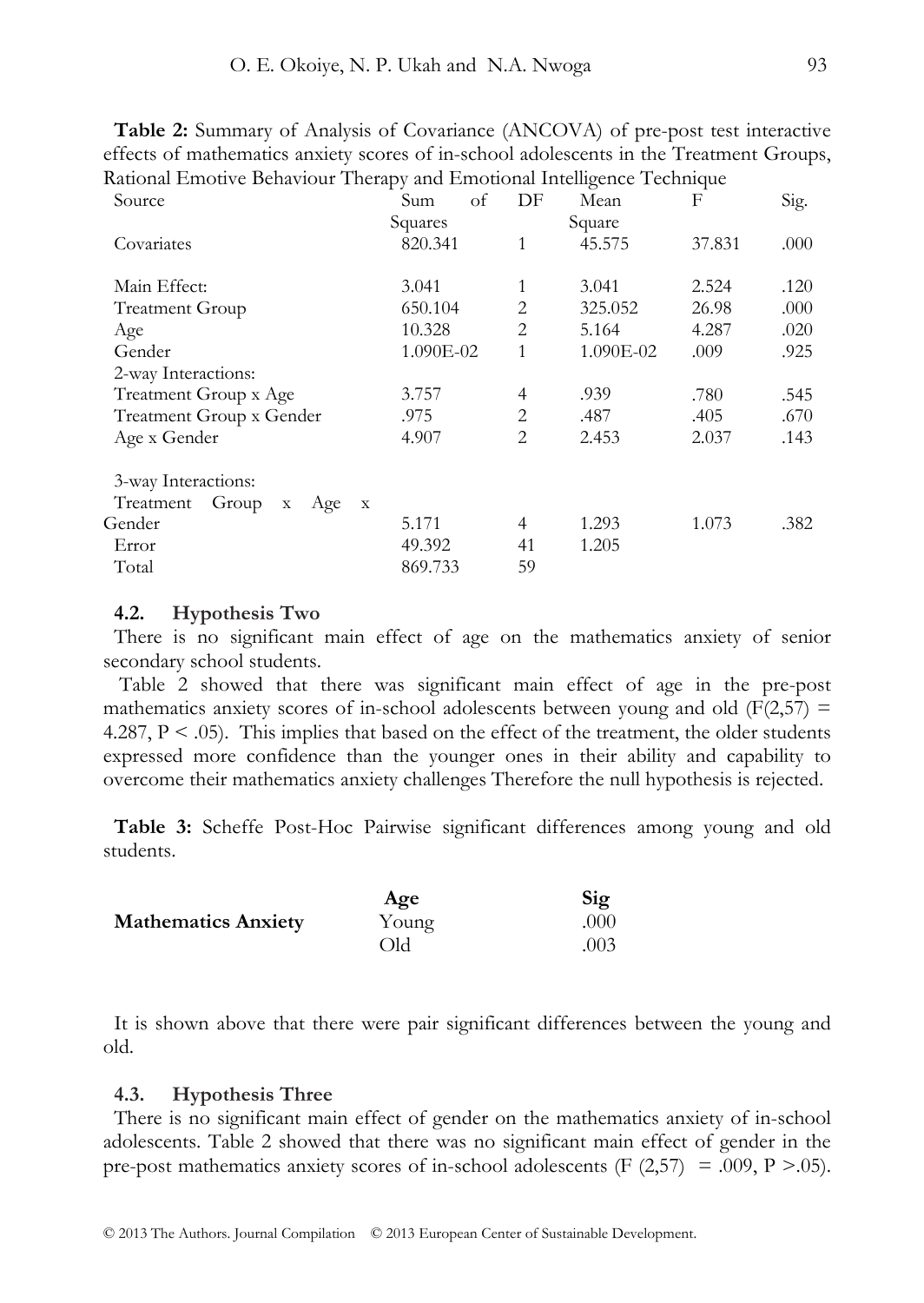Hence, the null hypothesis is accepted. This shows that the impact of gender on mathematics anxiety is not significant.

# **4.4. Hypothesis Four**

There is no significant interaction effect of treatment, gender and age on the mathematics anxiety of in-school adolescents. Table 2 showed that in 1-way analysis, both the Treatment Groups and age were significant but gender was not significant. Also, in the 3-way interactions, no significant interaction was found ( $F(12,47) = 1.073$ , P > .05). Hence, the null hypothesis is accepted. This implies that the impact of the interaction of treatment age and gender on mathematics anxiety was not significant. Therefore the null hypothesis is accepted.

# **5. Discussion of Findings**

**5.1. Hypothesis One:** There is no significant main effect of treatment on the mathematics anxiety of in-school adolescents. The findings of the study showed that there was significant main effect of treatment in the pre-post mathematics anxiety scores of in-school adolescents in the experimental groups. This implies that in-school adolescents in the experimental groups benefited from the treatment package as they were able to improve on their ability to manage anxiety. Therefore, hypothesis 1 is rejected. However, in-school adolescents in the control group still express mathematics anxiety as they were not exposed to any treatment programme. The result further affirmed the fact that anxiety being a learnt behaviour can be unlearned through the application of appropriate therapeutic intervention programme that would facilitate behaviour modification. Thus, Corey (2005) posited that the therapeutic goal of REBT is to help clients develop a more positive outlook and the maintenance of positive cognitions by restructuring the irrational thoughts and beliefs they hold. Also, according to Fabio (2005) interventions improve Emotional Intelligence (EI) competencies such as self-confidence conflict management, communication, and conscientiousness. Furthermore, Okoiye (2011); Brackett and Katulak (2007) found that EI skills were significantly predictory of academic achievement.

**5.2. Hypothesis Two:** There is no significant main effect of age on the mathematics anxiety of in-school adolescents. The result showed that there was significant main effect of age in the pre-post mathematics anxiety scores of in-school adolescents between young and old. This implies that based on the effect of the treatment, as revealed by the post-hoc analysis, the younger in-school adolescents expressed more confidence and were able to manage their anxiety much more than the older ones. Therefore the null hypothesis is rejected. The reason for this development could be that considering their age, the older in-school adolescents feel more frustrated over their inability to comprehend mathematics skills that would enable them solve mathematics tasks in the mist of younger in-school adolescents. In support of this finding is Arem (2009) assertion of the fact that the contributing factors to mathematics anxiety are bitter experiences in mathematics, social pressure and the expectation to achieve outstanding results, the desire to excel, myths about the study of mathematics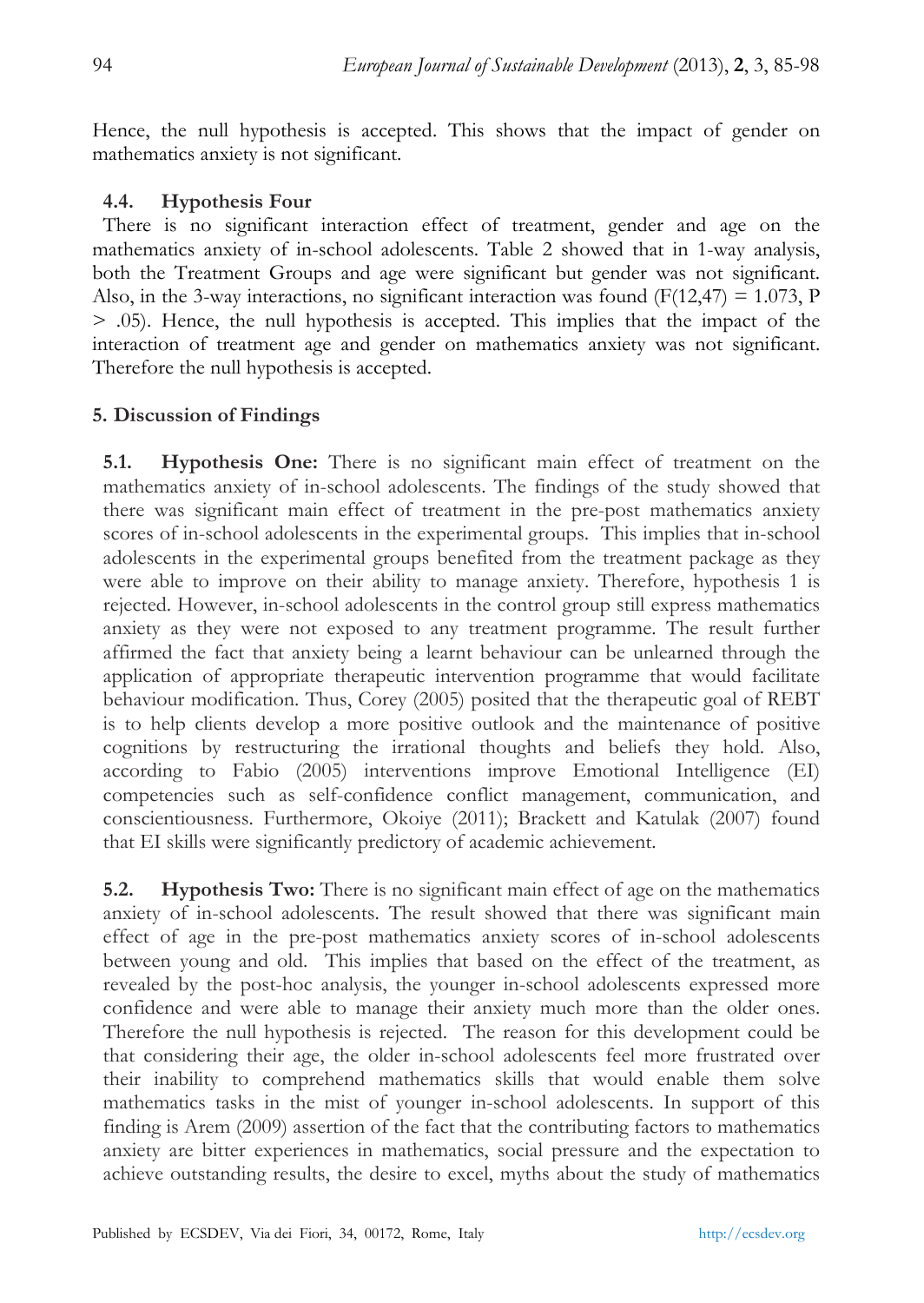and negative self-talk. These factors give rise to feelings of deep shame for the student experiencing mathematics anxiety in the classroom setting. This would serve as barrier to their academic success.

**5.3. Hypothesis Three:** There is no significant main effect of gender on the mathematics anxiety of in-school adolescents. The result of the study revealed that there was no significant main effect of gender in the pre-post mathematics anxiety scores of in-school adolescents. Hence, the null hypothesis is accepted. This shows that the impact of gender on mathematics anxiety is not significant. This development could be aligned to the fact that either male or female; in-school adolescents are exposed to the same teaching and learning experience that is not gender biased. Also, in-school adolescents expresses same pattern of frustration and desire to overcome their mathematics challenge. However, this result is contrary to the report of Beilock, Rydell, and McConnell (2007) that females tend to have higher anxiety levels and males, however, are more likely to believe themselves to be good at mathematics (Bartholomew, 2000). Thus, Gender can impact on the quantity and quality of interactions experienced by students in whole class discussions, with males generally are at an advantage (Black, 2004), thereby encouraging positive mathematical identities in males and not females.

**5.4. Hypotheses Four:** There is no significant interaction effect of treatment, gender and age on the mathematics anxiety of in-school adolescents. The result showed that in 1-way analysis, both the treatment groups and age were significant but gender was not significant. Also, in the 3-way interactions, no significant interaction was found. Hence, the null hypothesis is accepted. This implies that the impact of the interaction of treatment, age and gender on mathematics anxiety was not significant. Therefore the null hypothesis is accepted. The reason for this could be that in-school adolescents that experience mathematics anxiety expresses similar manner of confusion and helplessness. Therefore, they tend to approach mathematics task with the same level of apprehension and fear. In support of this assertion is Okoiye and Falaye (2011) report of the fact that mathematics anxiety seems like a benign problem to some people, but it can be potentially serious when it leads to high levels of distress and academic failure in otherwise capable students. They further posit that mathematics anxiety serves as stress, tension and strain that interfere with the proper functioning of an individual's body and mind considering the fact that it is accompanied by feeling of helplessness because the anxious person feels blocked and unable to find a solution to his problem. This implies that some Nigerian secondary school students due to mathematics anxiety could experience strain and stress that might impair their cognitive and intellectual ability when it comes to seeking solution to mathematical task.

## **6. Implications of the study**

This study has several implications which include among others the fact that the study has proved that rational emotive behavior therapy and emotional intelligence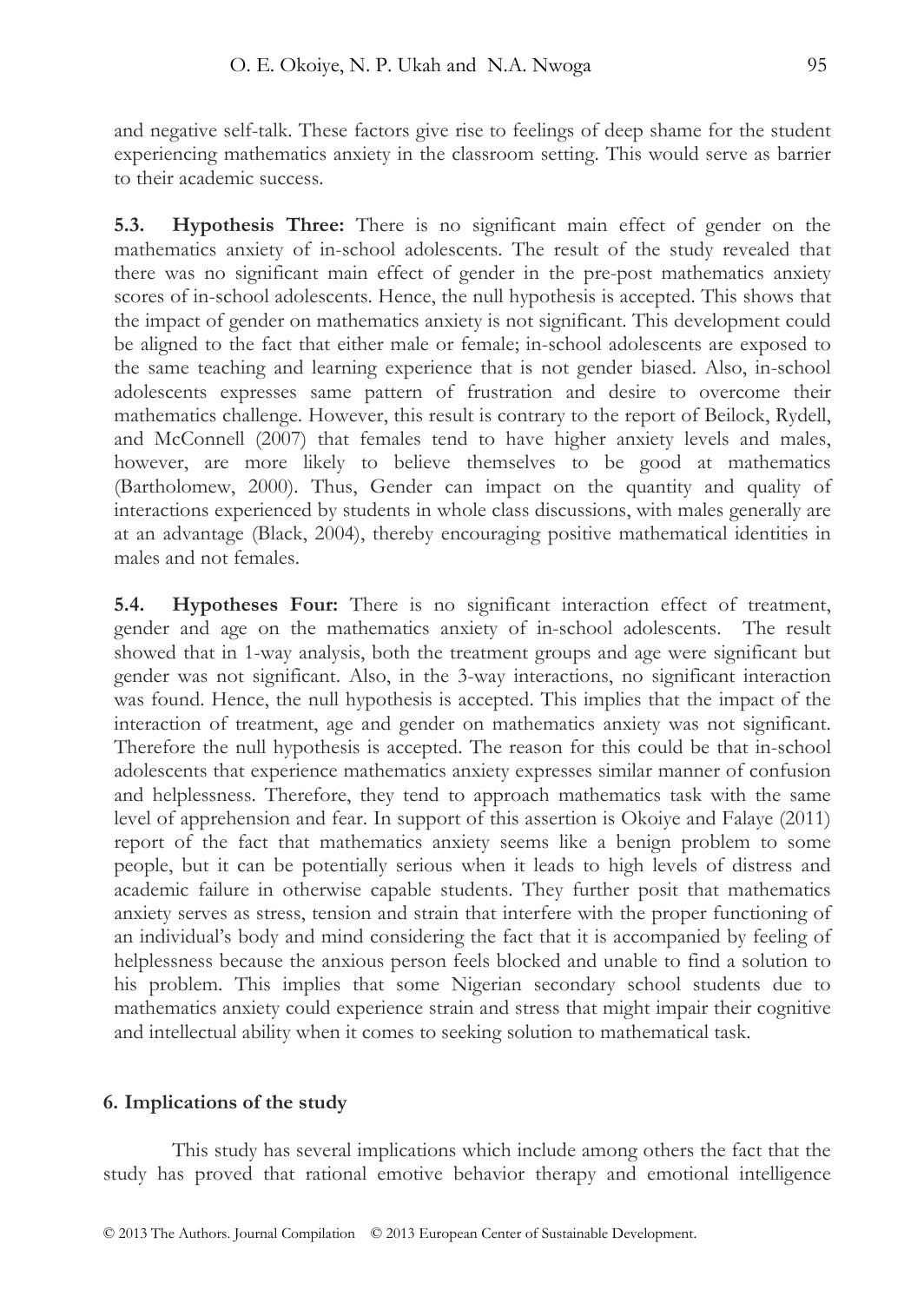technique are effective intervention techniques in managing mathematics anxiety and fostering academic achievement among in-school adolescents. Therefore, since the two therapeutic techniques applied were effective, the skills learnt would enable in-school adolescents expressing mathematics anxiety develop the required confidence that would enable them succeed in finding solution to mathematics task. Furthermore, the study revealed the fact that mathematics anxiety among in-school adolescents can be managed through psychological intervention programmes.

# **6.1. Recommendations of the study**

Parents should endevour to give their wards the necessary academic support by providing textbooks and encourage them to cultivate good study habit that would enable them attain academic success in school.

Counselling / psychological intervention programmes should be put in place to help inschool adolescent experiencing academic challenges to self-rediscover their potentials, abilities and capabilities and improve on their academic competence.

Teachers should endevour to use stimulating teaching methods while teaching mathematics as to make in-school adolescents interested in classroom teaching and learning activities. This would enable in-school adolescents develop mathematics competence and overcome mathematics anxiety.

## **Conclusion**

The study revealed that learnt behaviour such as anxiety can be unlearnt through behaviour modification. This implies that mathematics anxiety is a behavioural challenge that can be managed and overcome by in-school adolescents.

## **References**

- Adesulu, D., (2012). News ANALYSIS: On the tracks of mass failure in NECO exams: http://www.vanguardngr.com/2012/04/news-analysis-on-the-tracks-of-mass-failure-inneco-exams/.
- Arem, C. A., (2009). *Conquering Math Anxiety*. 3rd Edn., Cengage Learning, Belmont, ISBN-10: 0495829404, pp: 215.
- Ashcraft, M. H, Ridley, K. S. (2005). Math--‐anxiety and its cognitive consequences: A tutorial review. In Campbell JID (Ed.): *Handbook of Mathematical Cognition* (315--‐327) New York: Psychology Press.
- Bartholomew, H. (2000). Negotiating identity in the community of the mathematics classroom. Paper presented at the *British Educational Research Association conference*. http://www.mes3.learning.aau.dk/Papers/Bartholomew.pdf.
- Beilock, S. L., Rydell, R. J., & McConnell, A. R. (2007). Stereotype threat and working memory: Mechanisms, alleviation, and spillover. *Journal of Studyal Psychology*: General, 136, 256–276.
- Bielock, S, Gunderson, E, Ramirez, G, & Levine, S (2010). "Female teachers' math anxiety affects girls' math achievement." PNAS 107, no. 5: 1860-1863.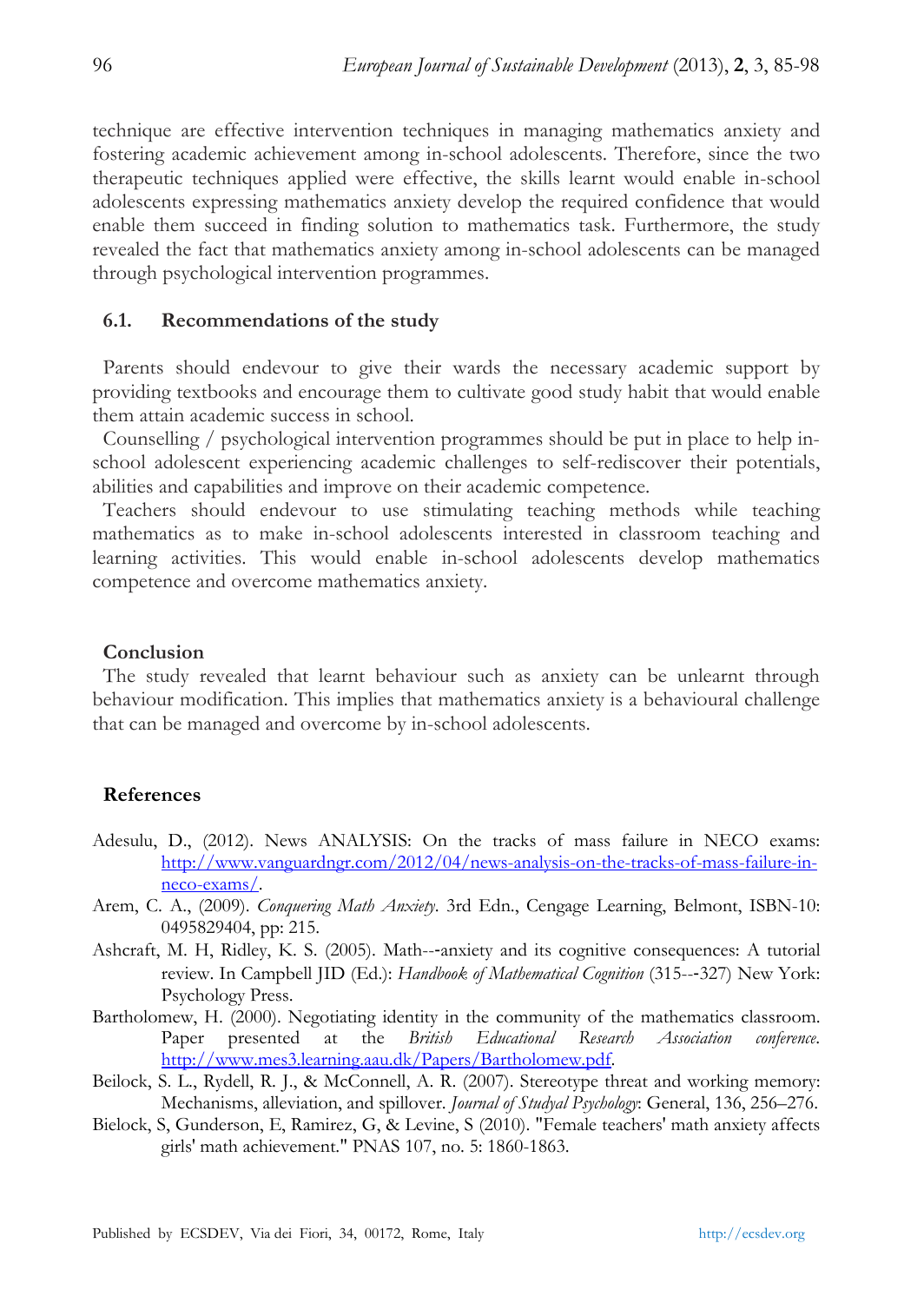- Black, L. (2004). Girls' and Boys' Participation in Whole Class Discussions and the Construction of Learner Identities in Classroom Learning Processes, paper presented at the *Annual Conference of the British Educational Research Association*. 2004. Manchester.
- Brackett, M & Katulak, N (2007). "Emotional intelligence in the classroom. Skill-based training for teachers and students". In: Ciarrochi, Joseph/Mayer, John (eds.): Applying emotional intelligence. New York: 1–28.
- Chapman M & Clarke R (2001). Emotional Intelligence Is a Concept That Can Be Used in Stress Management: A Response to Slaski. Stress News.
- Corey, G. (2005). Student manual theory and practice of counselling and psychotherapy. California: Brooks/Cole publishers.
- Dar-Nimrod, I., & Heine, S., (2006). <a href="http://www.medicine.mcgill.ca/epidemiology/hanley/tmp/Applications/Wome nMath.pdf">Exposure to Scientific Theories Affects Women's Math Performance</a>. Science, 314, 435.
- Donna R (2003). Emotional Intelligence, Negative Mood Regulation Expectancies, and Professional Burnout among Police Officers. Ph.D. dissertation submitted to the Rutgers University.
- Dryden, W. (2003). Rational Emotive Behavioural Therapy: Theoretical developments. Windy Dryden (Ed.) London: Brunner-Routledge.
- Effandi, Z, Normalizam, M, Z, Nur A, A, & Ayu E., (2012). Mathematics anxiety and achievement among secondary school students *American Journal of Applied Sciences*, 9 (11), 1828-1832.
- Fabio, S., (2005). Do Programs Designed to Increase Emotional Intelligence at Work- Work? www.eiconsortium.org,
- Fishbein, M. & Ajzen, I. (1975). *Belief, attitude, intention, and behavior: An introduction to theory and research*. Reading, MA: Addison-Wesley
- Franklin, M., (2006). Add-ventures for girls: building math confidence, Junior High teacher's guide. Newton, Massachusetts: WEEA Publishing Center.
- Garry V. S. (2005). The Effect of Mathematics Anxiety on the Course and Career Choice of High School. Ph. D.Thesis (Unpublished), Philadelphia: Drexel University.
- Hirokawa K, Akihiro Y. & Miyata, Y., (2008). An Examination of the Effects of Stress Management Training for Japanese College Students of Social Work: International Journal of Stress Management: 9(2), pp. 113-123.
- Hope, D.A., Burns, J.A., Hyes, S.A., Herbert, J.D. & Warner, M.D. (2010). Automatic thoughts and cognitive restructuring in cognitive behavioral group therapy for social anxiety disorder. Cognitive Therapy Research, 34: 1-12.
- Kenney-Benson, G., Pomerantz, E., Ryan, A., & Patrick, H. (2006). Sex Differences in Math Performance: The Role of Children's Approach to Schoolwork. Developmental Psychology, 42, 1, 11-26.
- Kumar S and Rooprai K. Y. (2009).Role of Emotional Intelligence in Managing Stress and Anxiety at workplace Proceedings of ASBBS Annual Conference: Las Vegas Volume 16 Number 1
- Maloney, E. A., Ansari, D., & Fugelsang, J. (2011). The effect of mathematics anxiety on the processing of numerical magnitude. The Quarterly Journal of Studyal Psychology, 61,  $10-16$ .
- Maloney, E. A., Risko, E. F., Ansari, D., & Fugelsang, J. (2010). Mathematics anxiety affects counting but not subitizing during visual enumeration. Cognition, 114, 293–297.
- Mulhauser, G. (2011). An introduction to rational emotive behaviour therapy: *Counselling Resource*.